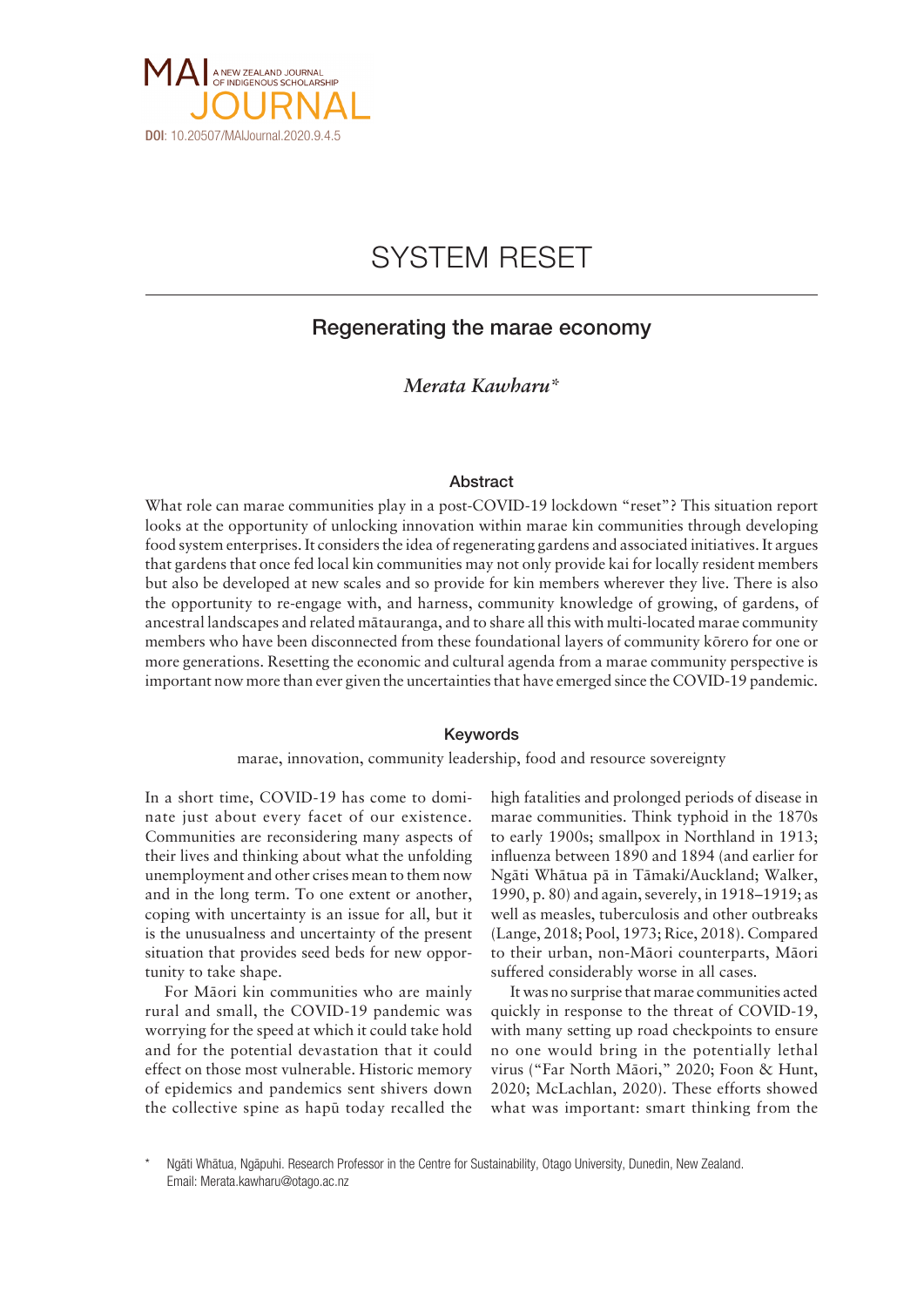ground up, active leadership and a determined commitment to prevent needless calamity. That marae communities did not experience the anticipated sickness or worse from COVID-19 in its early months was greatly comforting, but it was also indicative of concerted, decisive, collective effort (inclusive of police and others) and being bold.

The same ideas apply in a post-COVID-19 lockdown context. It would be wrong, however, to simply pounce on the coattails of the pandemic and think we must take action only because of it. We must of course heed the health guidelines and protect ourselves and communities against the virus. But the broader objectives of pursuing a marae community sustainability agenda should be paramount in the minds and actions of its people irrespective of external threats. COVID-19 should help to channel effort and "reset", rather than determine, community agendas.

COVID-19 has, therefore, reminded us of the importance of collective effort, of community cohesion and support of one another, especially of our most at risk. It has reminded us of the importance of long-term thinking and strategies to ensure the wellbeing and safety of our people. It has reminded us about other fundamentals as well: whänau, whenua, kai security and financial security. Nothing should be taken for granted.

Without doubt we are in the midst of a significant watershed moment. But these crises will not define us. It is their aftermath and what we do that will define us; not now, but in the eyes of our mokopuna. It is they who will look back and see what we have done in response.

It is time, therefore, to truly reset, and reset from a perspective that is often overlooked or is silent within the neoliberal agenda of development; an agenda that privileges the majority view, mindset and values, and undermines the Indigenous local. And for Mäori the voices that are often ignored because they are the small-scale are those of marae. Treaty claim settlements and other government laws and policies do not naturally focus on marae as the community heart, even if intended benefits or engagements are for them. Instead, iwi and post-settlement governance entities take much of the attention from a Crown perspective, yet it is kainga—inclusive of their whänau and hapü—that are a focus of Article Two of Te Tiriti o Waitangi | the Treaty of Waitangi, New Zealand's founding document. Ironically, it is Article Two balanced against Article One from which Treaty principles derive and which in turn influence law and policy concerning Mäori.

It is time now when marae communities and their leaders can (and do) take a central role in shaping a path for their people, both local and non-local kin, and in partnership with local and central government and wider communities. They know their people best. They know their land and they know its beating heart (see, e.g., Mutu, 2017, pp. 179–181).

If we are to re-centre the fundamentals of whänau, whenua, kai and finance, what does that actually mean in a marae community? Related to that is how we can harness the potential and opportunity of enterprise that may seed new jobs and look after Papatüänuku in ways not yet imagined, or not yet progressed.

Solutions to these questions—to the human crisis, the economic crisis and the pre-pandemic environmental crisis—are already here. The taniwha who has lain dormant is again stirring because of crisis. The taniwha may also kick-start an old world approach that supports 21st century "change agents" such as those with attributes of customary leadership—rangatira, pötiki and/or kaumätua—who can unify community strength and who can create something transformational for that community.

Here I am talking about developing community enterprise that is culturally based, environmentally sensitive and economically smart, and all of this within the frame of kaitiakitanga and innovation. The combination of these things will see oranga returned, revived and revitalised. Marae community enterprise may also show to other communities and our nation at large what is possible; it may also demonstrate that benefits may accrue regionally and nationally, economically and socially.

I am not talking about doing the same old thing, or what we might call "business as usual", post-COVID-19. The unusualness of now has seen an improvement in our environment and carbon emissions (Henriques, 2020; Towle, 2020), but these outcomes should be deliberate rather than by accident.

We managed this ngängara, the coronavirus, by stamping it out through hard, fast, drastic action. The same applies to developing solutions: tackling the challenges we face, being fearless yet careful, calculated yet courageous.

With whänau, whenua, kai and finance at the core of a marae community response, the taniwha may be unleashed so that the potential of marae lands can be realised, such as by transforming them into gardens of taonga and other species. It is also much more than just developing them for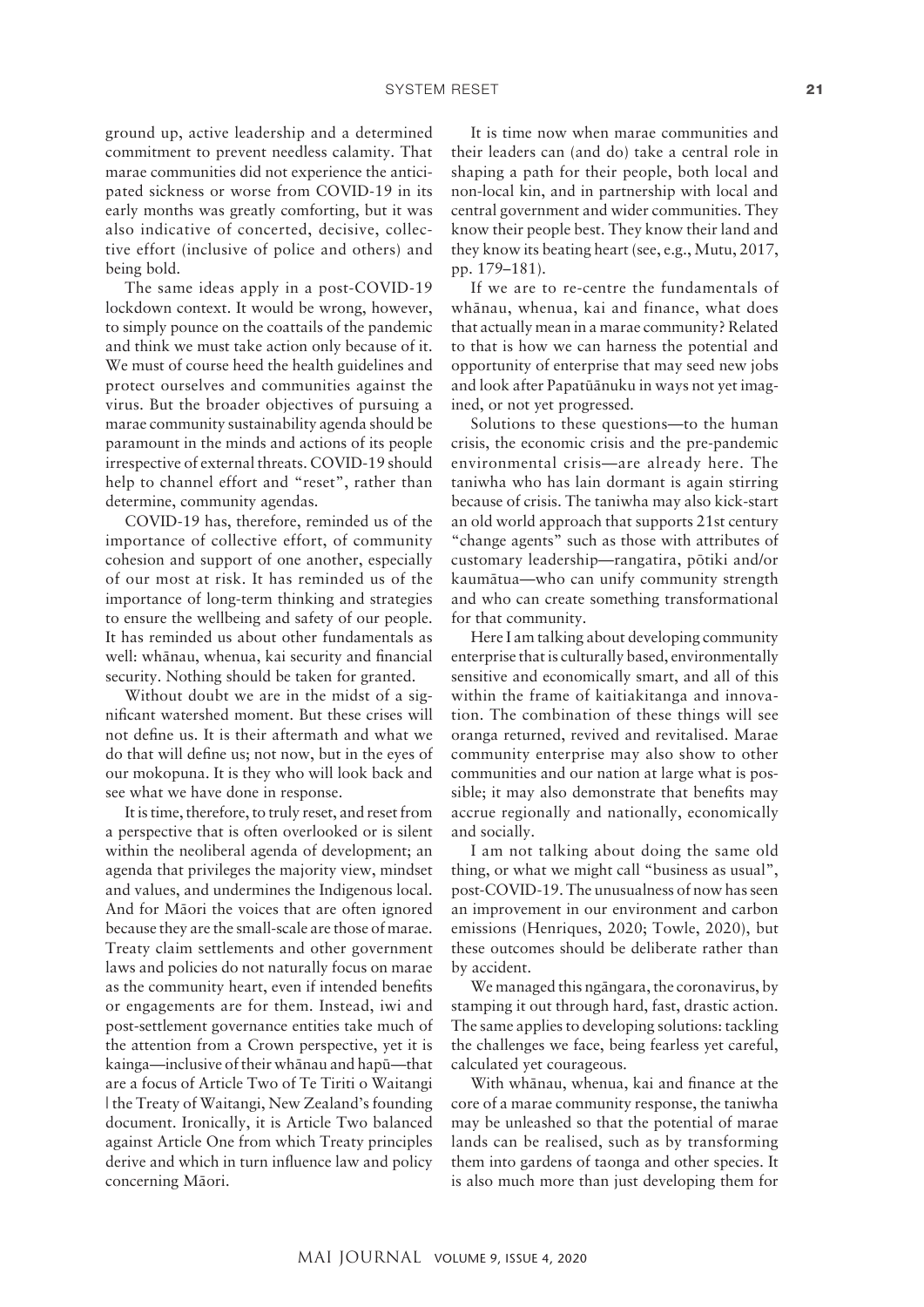local benefit. It means providing much-needed foods to marae community members who live near and far.

The Pä to Plate enterprise [\(www.pa2plate.](http://www.pa2plate.co.nz) [co.nz](http://www.pa2plate.co.nz)) currently being developed with Taitokerau marae communities shows us what is possible through marae-based growers and the developing online ordering portal for the descendant consumers (Kawharu, 2018). "Whänau first" is a priority of most, if not all growers, whereby foods from mära are distributed to local people. Surplus then becomes available online. A Pä to Plate survey of approximately 200 people from Northland found that an overwhelming majority (97%) would purchase kai from lands at "home" (marae); similarly, 94% said they would be interested in purchasing food from the ngähere at home, if they had the opportunity to. Survey respondents enthused:

It will be awesome to be able to provide for our tamariki mokopuna instead of buy snack packs, pies, lollies. To feed our kaumätua/kui who are unable to buy or purchase huawhenua hua rakau me te miti.

I love the idea. It will give whänau opportunity to work together. Better utilise our marae and help our people.

I think it would be great to have food grown by my own hapü, marae. No GE. No nasties or unknown in our kai, keeping our locals healthy making or creating employment for our people.

I think Pä to Plate would benefit Mäori people. Also we would connect with our own cultures' beliefs and wairua [spirit], so I think it could also be a learning tool for our people. Tautoko!

Growing gardens is hardly new though. We need to also revive other food sources in our waterways and forests. Indeed, this is a community-defined goal of Pä to Plate. But this also means more than just growing food. It means cleaning up waterways and restoring the health of native forests by repairing the damage wrought by possums, invasive weeds and diseases. Replenished ecosystems may then see foods and medicines re-entering the marae community economy again, like freshwater koura, tuna, kawakawa, kumara hou, and other things that are likely no longer part of community-wide daily lives. The opportunities for improving regenerative outcomes through improving kaitiakitanga practices are significant where there is commitment and courage, where challenges are tackled (human

and environmental) and where partnerships with local people, Western scientists and governments are activated. It is a whole-of-community approach, driven by marae communities.

Fundamentally, Pä to Plate shows us that we can build a circular economy between the home marae people and their relatives and wider public, who are encouraged to return food scraps and labour to marae communities. On the back of such tautoko, they may then develop novel composting systems and other "return to land" systems to regenerate and rehabilitate Papatüänuku. And then the cycle begins again (Gravis, 2020; Kawharu, 2018). This is our own Indigenous "take" on the notion of a circular economy, similar to the circular economy emphasis on product life cycle, product reuse and recycling (Lacy et al., 2020, Ministry for the Environment, 2020). And while the circular economy and regenerative agriculture as approaches to resource use are trending today, not least given the effects of climate change and the need to adapt and mitigate them, their value propositions or antecedents have nevertheless underpinned kaitiakitanga for generations.

How is this so? Kaitiakitanga is about utu or reciprocal duties of care, duties of communities to their land and waters (i.e., to regenerate, revitalise or rehabilitate the environment) and, in return, communities will see lands and waters provide hua. Kaitiakitanga was traditionally important from community economy, security and sustainability perspectives. It is a balanced relationship where the effects of people's use of lands and waters correlates to the life-giving capacities of the environment (whilst also acknowledging the effects of natural events and disasters).

The opportunity of kaitiakitanga now, therefore, in marae communities' developing food systems is to regenerate not only lands and waters, but also people (e.g., growers) and knowledge (e.g., mätauranga). This idea is important now more than ever given the uncertainties of employment for many, the disruption to food systems, and more.

At its heart, the Pä to Plate food system plots a pathway that is also about incentivising and creating jobs amongst a marae community right the way through the value chain. It is also about reconnecting people to kainga, kai and culture. The opportunity to bring healthy kai, heritage kai and old customary sources of kai back into the food chain, and at the same time bring back körero of growing, gardens, lands and waters into the daily lives of a now largely urban diaspora, is also significant.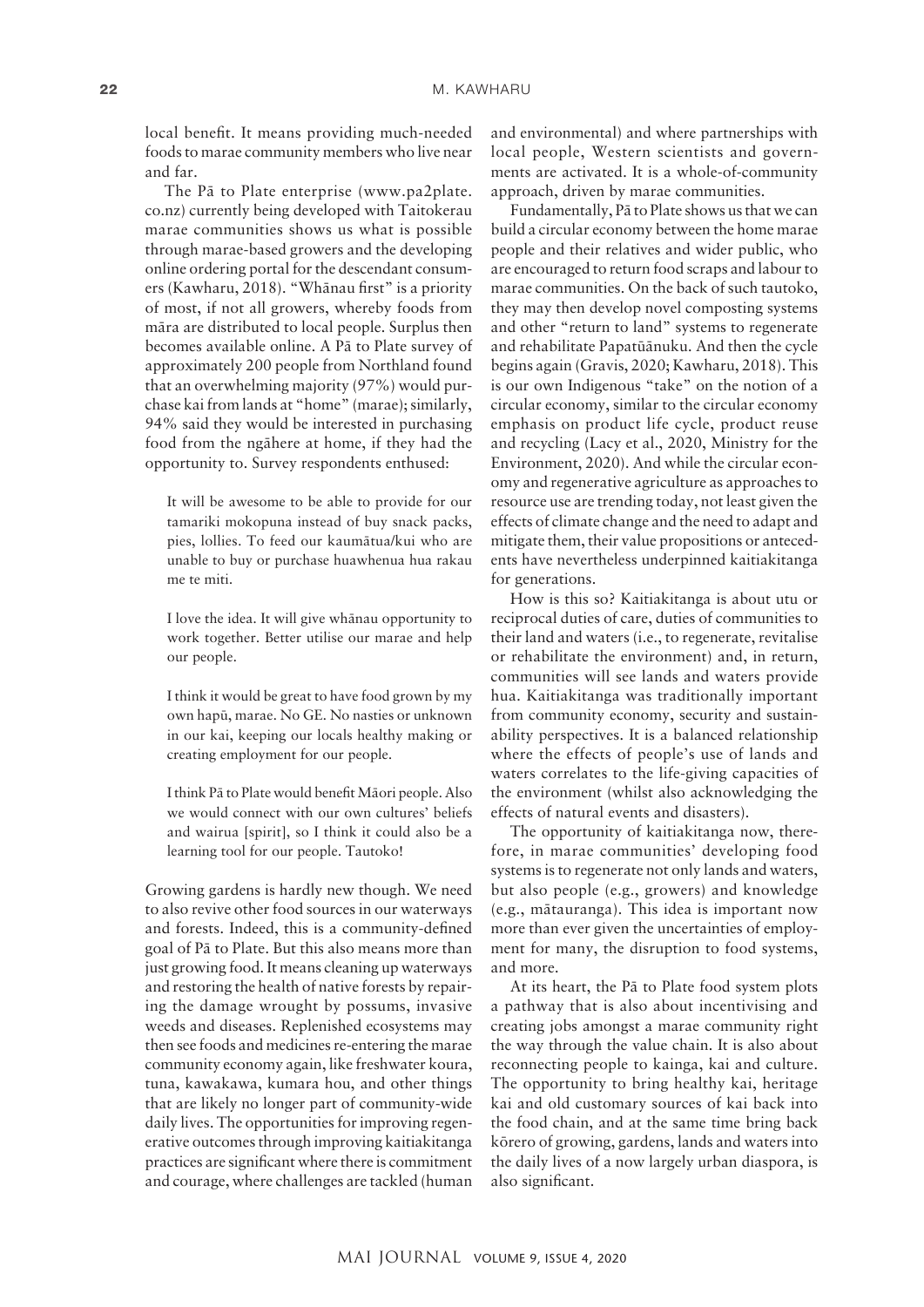Imagine also building enterprises associated with the geographic uniqueness of marae-centred gardens, like community kitchens, like processing and warehousing hubs, like associated heritage centres and tourism sites that offer real life experiences. There might also be kai kitchen coffees, maybe even locally grown coffee or tea—taking advantage of the favourable climate shifts now affecting New Zealand. Unleashing the taniwha could revive and develop new maramataka based on old world knowledge of seasons and patterns of growth and maybe enable new or hybrid food species to enter our food chain.

COVID-19 has shown to humanity everywhere that community cohesion and connection are vitally important. This means supporting "the local" authentically, not tokenistically. We need to be brave and fearless, allowing communities and their leaders themselves to design novel investment platforms from their lands for intergenerational benefit. These platforms will then connect those who are still living locally, and support those who have left for the cities one or more generations ago.

Treasury (2020) tells us that the extreme uncertainties of the future mean that "economic forecasting becomes less about predicting likely outcomes, and more about illustrating salient possibilities" (para. 12). The role of comprehensive marae community development built around a garden economy must be factored into this picture.

Then the taniwha will rest again until the next time it awakens to confront challenges of the future.

#### Acknowledgement

An earlier version of this situation report was published as "Awakening the Taniwha: Unleashing Community Potential from the Rubble of COVID-19" on *The Spinoff* website (www.the spinoff.co.nz) on 9 June 2020. It is reprinted here with permission.

#### **Glossary**

| hapū          | subtribe                                              |
|---------------|-------------------------------------------------------|
| hua           | fruits, resources                                     |
| hua rakau     | fruit                                                 |
| huawhenua     | vegetables                                            |
| iwi           | tribes                                                |
| kai           | food                                                  |
| kainga        | marae communities                                     |
| kaitiakitanga | collective guardianship                               |
| kaumātua      | elder leadership, elders                              |
| kawakawa      | traditional medicinal plant<br>(Macropiper excelsum), |

| kōrero       | conversation, talking, discussion                                                                                                                  |
|--------------|----------------------------------------------------------------------------------------------------------------------------------------------------|
| koura        | crayfish (Paranephrops planifrons)                                                                                                                 |
| kui          | elders                                                                                                                                             |
| kumara hou   | traditional medicinal plant<br>(Pomaderris kumarahou)                                                                                              |
| Māori        | Indigenous peoples of New<br>Zealand                                                                                                               |
| māra         | gardens                                                                                                                                            |
| marae        | complex of buildings around a<br>sacred open meeting area                                                                                          |
| maramataka   | calendars                                                                                                                                          |
| mātauranga   | customary knowledge                                                                                                                                |
| miti         | meat                                                                                                                                               |
| mokopuna     | grandchildren                                                                                                                                      |
| ngāhere      | bush                                                                                                                                               |
| ngāngara     | reptile                                                                                                                                            |
| Ngāti Whātua | confederation of four tribes<br>occupying the lands between the<br>Hokianga Harbour and Tāmaki<br>(Auckland) in the North Island<br>of New Zealand |
| oranga       | health and wellbeing                                                                                                                               |
| рā           | settlements                                                                                                                                        |
| Papatūānuku  | earth mother, the land                                                                                                                             |
| pōtiki       | entrepreneurially minded thinking                                                                                                                  |
| rangatira    | vision leadership                                                                                                                                  |
| rongoa       | medicines                                                                                                                                          |
| Taitokerau   | the Northland region of New<br>Zealand                                                                                                             |
| tamariki     | children                                                                                                                                           |
| taonga       | heirloom                                                                                                                                           |
| taniwha      | metaphorical guardian                                                                                                                              |
| tautoko      | support                                                                                                                                            |
| tuna         | eels (Anguilla dieffenbachia)                                                                                                                      |
| utu          | reciprocal duties of care                                                                                                                          |
| whānau       | families                                                                                                                                           |
| whenua       | lands                                                                                                                                              |

#### **References**

- Far North Mäori who set up road checkpoints to stop Covid-19 spread now carrying out patrols with police. (2020, May 9). *1 News*. [https://www.](https://www.tvnz.co.nz/one-news/new-zealand/far-north-m-ori-set-up-road-checkpoints-stop-covid-19-spread-now-carrying-patrols-police) [tvnz.co.nz/one-news/new-zealand/far-north-m-ori](https://www.tvnz.co.nz/one-news/new-zealand/far-north-m-ori-set-up-road-checkpoints-stop-covid-19-spread-now-carrying-patrols-police)[set-up-road-checkpoints-stop-covid-19-spread](https://www.tvnz.co.nz/one-news/new-zealand/far-north-m-ori-set-up-road-checkpoints-stop-covid-19-spread-now-carrying-patrols-police)[now-carrying-patrols-police](https://www.tvnz.co.nz/one-news/new-zealand/far-north-m-ori-set-up-road-checkpoints-stop-covid-19-spread-now-carrying-patrols-police)
- Foon, M., & Hunt, P. (2020, June 2). Covid-19 checkpoints show the way for the role of iwi in the recovery. *The Spinoff.* [https://thespinoff.co.nz/](https://thespinoff.co.nz/politics/02-06-2020/covid-19-checkpoints-show-the-way-for-the-role-of-iwi-in-the-recovery/) [politics/02-06-2020/covid-19-checkpoints-show](https://thespinoff.co.nz/politics/02-06-2020/covid-19-checkpoints-show-the-way-for-the-role-of-iwi-in-the-recovery/)[the-way-for-the-role-of-iwi-in-the-recovery/](https://thespinoff.co.nz/politics/02-06-2020/covid-19-checkpoints-show-the-way-for-the-role-of-iwi-in-the-recovery/)
- Gravis, L. (2020). Building a healthy and resilient food system: A circular economy for food in a post-Covid-19 world. *Medium*. [https://medium.com/](https://medium.com/circulatenews/building-a-healthy-and-resilient-food-system-352195694118) [circulatenews/building-a-healthy-and-resilient](https://medium.com/circulatenews/building-a-healthy-and-resilient-food-system-352195694118)[food-system-352195694118](https://medium.com/circulatenews/building-a-healthy-and-resilient-food-system-352195694118)